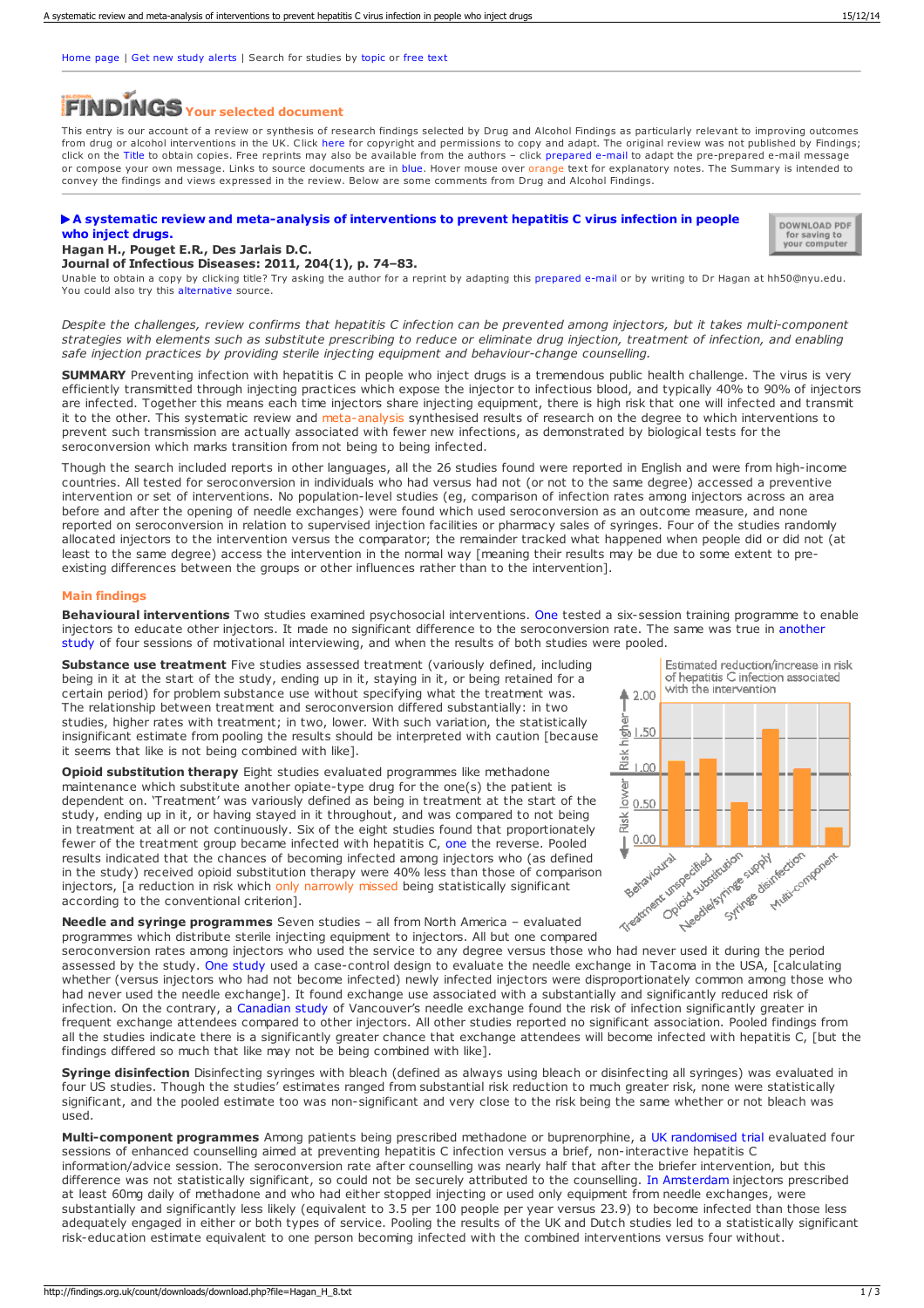#### **The authors' conclusions**

Despite the challenges, infection with hepatitis C can be prevented among drug injectors; combined results from the two studies of multi-component programmes show risk reduced by about 75%. The extra impact of combining in hepatitis C transmission being facilitated by an array of factors, including the large disease reservoir of already infected injectors, the ease with which the virus can be transmitted via several practices related to injecting, and the chaotic and rushed atmosphere of the injection setting. Given this context, multi-component programmes which promote a range of strategies (such as substitute prescribing to reduce or eliminate drug injection, and promoting safer injection practices through the provision of sterile syringes and drug preparation equipment and/or behaviour-change counselling) would be expected to be more effective than single-focus programmes.

Both the reviewed multi-component interventions included opioid substitution treatment as an element. On its own this treatment has less substantial and more inconsistent impacts on seroconversion, so cannot be assumed to be the sole active ingredient in the multicomponent interventions. What may be important is the degree to which (together with other elements) it helps patients stop or greatly reduce their injecting.

The findings of this review are consistent with the conclusions of other reviews supporting packages of harm reduction interventions. Another [meta-analysis](http://dx.doi.org/10.1093/aje/kwn237) from the same parent project as the featured review found that the expansion of syringe access and opioid substitution programmes in high-income countries was associated with a lengthening in the time from onset of drug injection to infection with hepatitis C. Findings are also consistent with those of a [study](http://dx.doi.org/10.1016/j.drugpo.2007.06.001) of long-term injectors in areas where hepatitis C was common, but who nonetheless remained uninfected. They told researchers that they used a combination of strategies to avoid withdrawal symptoms and practice safe injection.

Among the limitations of the studies on which the featured review was based is that in some the definition of the intervention could have allowed for sporadic and ineffective degrees of engagement. However, in respect of opioid substitution treatment, studies which defined this as unbroken treatment found no more robust a link with reduced infection rates than other studies. All the studies of syringe disinfection with bleach stipulated 100% use, so the pooled findings strongly support the conclusion that even this degree of implementation has no effect on the transmission of hepatitis C. Also, the source studies were commonly unable to eliminate influences other than the evaluated intervention which might have accounted for the findings. In particular, needle exchanges attract and retain injectors who are already at a higher risk of infection, so comparisons with injectors who do not use exchanges can lead to the mistaken conclusions that exchange participation increases the risk of infection.

**FINDINGS COMMENTARY** Transmissibility of the hepatitis C virus, and the fact that any time you do let down your defences, the other injector whose blood you come in to contact with is likely to be infected, mean there is at the moment no easy solution to preventing its spread. It takes a fusillade of complementary anti-infection practices and interventions to substantially impede the virus's progress. At the heart of current strategies are methadone maintenance and allied treatments to reduce the number of injections, making it easier for needle and syringe programmes to ensure each remaining injection is with uncontaminated equipment.

The reviewers' conclusion in favour of the parallel deployment of several [risk-reduction](https://findings.org.uk/PHP/dl.php?file=Turner_K_1.txt) interventions is supported by a synthesis of results from UK studies. It found that when injectors were protected by consistent participation in methadone maintenance treatment or adequate access to fresh injecting equipment (a fresh set for each injection) the chances of their becoming infected were halved relative to the risk faced by injectors who had not adequately participated in either type of service. But when they were protected by both interventions, their risk of infection was just a fifth of that faced by injectors who had used neither to the degree set by the study.

Such findings contributed to [guidance](https://findings.org.uk/PHP/dl.php?file=NICE_8.txt) from the UK's National Institute for Health and Clinical Excellence, which also called for multistrand prevention featuring adequate syringe distribution, substitute prescribing programmes and early detection and treatment of injectors already infected with hepatitis C.

#### **Other factors cannot be ruled out**

However, the reviewers' caution that the studies are compromised by non-randomisation is no methodological nicety. Their estimates of the link between interventions and infections would only correspond to the *impact* of the interventions if we assume real-world selection processes have not weighted the balance for or against the interventions. Commonly these processes take the form of injectors who choose versus choose not to engage in interventions being at unequal risk of infection. It has meant that needle exchanges which (as intended) attract high-risk injectors, for that reason look as if they are generating infections – the 'magnet effect' identified by Drug and Alcohol Findings in its case [studies](https://findings.org.uk/PHP/dl.php?file=Ashton_M_16.pdf) of Vancouver and other cities. In fact, the main lesson of [Vancouver](https://findings.org.uk/PHP/dl.php?file=Hyshka_E_1.txt) and other cities is that 'trickle feed' supply of injecting equipment, with more of an eye on public reaction and minimising supply than preventing infection, cannot curb hepatitis C infection, and may not even dent spread of the easier-to-control HIV virus.

What seems a clear if unusual example of selection processes making an intervention seem counterproductive comes from the one [study](http://www.lilacatania.it/wp-content/uploads/2012/08/Methadone-maintenance-and-hepatitis-C-virus.pdf) in the featured review to find methadone maintenance associated with *more* injectors becoming infected with hepatitis C. It was set in a general practice in Melbourne, Australia, which did not routinely re-test its continuing methadone patients for the virus. Probably, say the researchers, many patients were not re-tested because the clinic saw no reason to do so. Those who were re-tested would tend to be the higher risk cases – hence the impression that methadone treatment generated infections.

#### **Tacoma shows needle exchange can prevent hepatitis C**

For experts convened by the US National Academy of Sciences, studies in Tacoma, including the one [highlighted](http://dx.doi.org/10.2105/AJPH.85.11.1531) in the featured review, [constituted](http://www.nap.edu/catalog/4975.html) evidence of a "powerful retardant effect of needle exchange program attendance on infection with [hepatitis B and C]". This judgment from 1995 [remains](https://findings.org.uk/PHP/dl.php?file=Ashton_M_16.pdf) valid, and the Tacoma hepatitis study remains a rare convincing demonstration that exchanges can intercept the spread of hepatitis C among injectors. It was the one needle exchange study in the featured review which found a significantly reduced risk of infection, and the only one to use a case-control methodology based on identifying new cases of infection and establishing whether they had used the exchange, then comparing these figures with injectors who remained uninfected.

Among the factors which set Tacoma's exchange apart was legal approval (the first in the USA), what became a well resourced and comprehensive service including effective referral to methadone maintenance, unlimited supplies of injecting equipment, encouragement for service users to act as mini-exchanges for other injectors not directly using the exchange, and an engaged set of service users who saw [themselves](http://dx.doi.org/10.1037/10491-005) as part of an activist-led fight to establish exchanges in a hostile national environment. Against a background where little else was on offer, the exchange's anti-infection impacts [became](https://findings.org.uk/PHP/dl.php?file=Ashton_M_16.pdf) visible in ways not seen elsewhere. Although selection processes might have biased Tacoma's [hepatitis](http://dx.doi.org/10.2105/AJPH.85.11.1531) C study, the benefits of exchange attendance were so clear cut that only unrealistic assumptions would have rendered them insignificant.

See this hot topic [entry](https://findings.org.uk/PHP/dl.php?file=hep_C.hot) for more on controlling the hepatitis C epidemic.

Last revised 15 December 2014. First uploaded 07 December 2014

[Comment](mailto:editor@findings.org.uk?Subject=Findings entry: A systematic review and meta-analysis of interventions to prevent hepatitis C virus infection in people who inject drugs) on this entry

Give us your feedback on the site [\(one-minute](https://www.surveymonkey.com/s/EB_2012) survey)

▶ Open Effectiveness Bank [home](https://findings.org.uk/index.php) page and enter e-mail [address](https://findings.org.uk/index.php#signUp) to be alerted to new studies

**Top 10 most closely related documents on this site. For more try a [subject](https://findings.org.uk/topic_search.htm) or free [text](https://findings.org.uk/free_search.htm) search**

Effect of [motivational](https://findings.org.uk/count/downloads/download.php?file=Nyamathi_A_3.txt) interviewing on reduction of alcohol use STUDY 2010